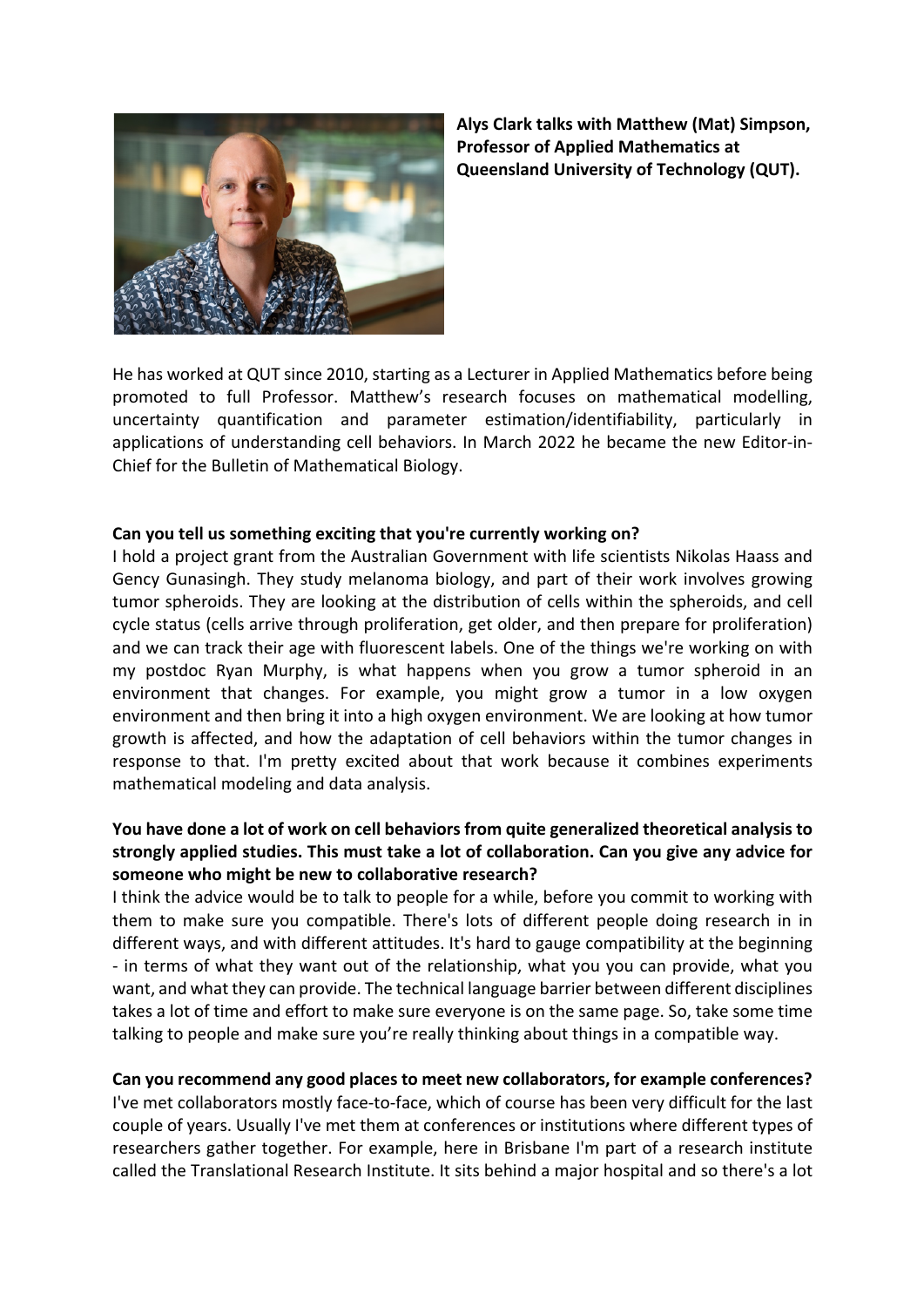of clinical researchers that work there. I started to go there just to join in on seminar series, and that was a way just to see what people were working on. I gave a presentation and then began to talk to people at that institute. That's turned into long standing research projects.

I have done some work with researchers that I have not met before and that has worked quite well. This was 'electronic' - mostly through writing to people about their publications or just asking people for data or advice. But, I think if I were starting in my job again as a new Math Biologist I definitely tell the younger me to go to the Research Institute, sit in on the on the seminar series, and make sure you give a half decent seminar so people know what you do!

## **Do you have a favorite paper that you've written or that somebody else has written?**

I guess maybe I have several! But the paper that I first read about Mathematical Biology, which really made an impact on me was a paper by Sherratt and Murray in 1990. It was about wound healing and described very, very simple wound healing data like rates of wound closing over time. They propose to use partial differential equations and they made it clear that they didn't really know what partial differential equation to use, as they use three or four different types. They show that many of the partial differential equations match the data, and so, for me, that really started to make me think about how biology works. I'm still coming back to those basic questions. I read the paper before I read Murray's book 'Mathematical Biology'. It was a very profound study, and some of the questions raised in are now 30 years old but still haven't been resolved, so I think it's pretty exciting paper.

## **Its recently been announced that you are taking over the Editor in Chief Role for Bulletin of Mathematical Biology. Do you have any plans for the journal in the near future?**

We're definitely planning to keep all the good things that have been developed about the Bulletin, under the leadership of the old Editor in Chief. The Bulletin. receives a lot of submissions and it publishes a lot of papers. One change that we are hoping to make this year is to insert some structure into the editorial board, because the Bulletin is receiving much more diverse types of papers that it was in the past. A tiered editorial board structure, where different editors are associated with different subject areas is I think it's going to help streamline the process. It's going to help to bring some expertise up into the high level of the editorial decision making. Hopefully, with a tiered structure, we'll also be adding more people to the editorial board, to make sure we keep representing the breadth of submissions that receive with all the decisions eventually coming up to me to ratify in the end. This will be a change that will happen soon.

# **Do you have any advice for people who are thinking of submitting to the Bulletin of Mathematical Biology?**

My advice, especially for PhD students, would be to look at some previous publications in the journal. Talk to some of your colleagues if they publish there, and the Editorial Board is pretty large, so some might be lucky enough to work at an institution where there's an Editorial Board member. Go and talk to that person and ask them what they what they look for. We don't have a strict view about what is new in terms of new mathematics, it can be new insights or new biological insights using existing mathematics (and I've got a very broad view about what constitutes new) and so hopefully people realize that we publish across a range of different disciplines by looking over the recent publications.